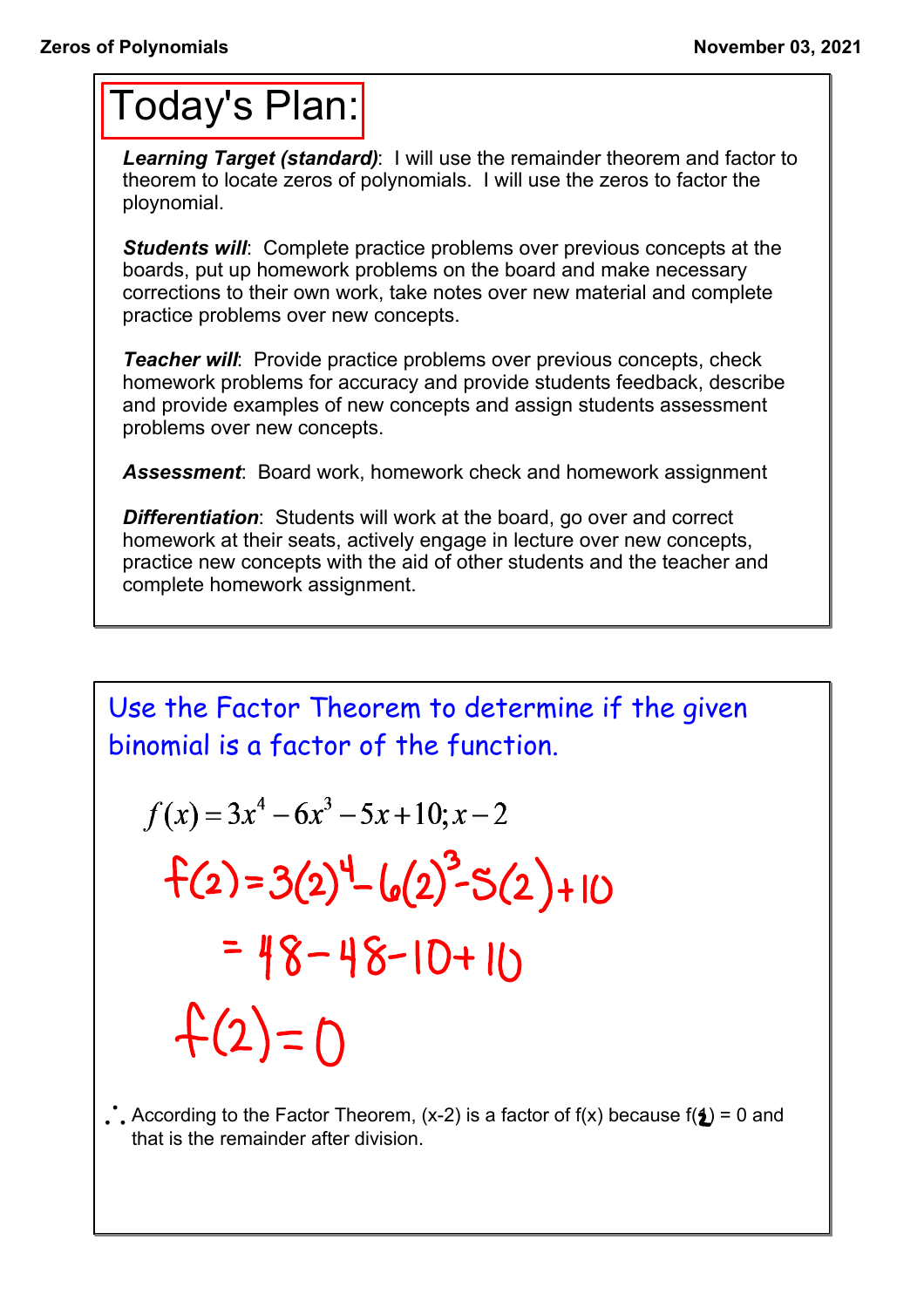Find the real zeros: (factor & solve)  
\n
$$
f(x) = x^4 + x^2 - 2
$$
  
\n $0 = x^4 + x^2 - 2$   
\n $0 = (x^2 + 2)(x^2 - 1)$   
\n $0 = (x^2 + 2)(x + 1)(x - 1)$   
\n $x = \sqrt{2}, -\sqrt{2}$   
\n $x = \sqrt{2}, -\sqrt{2}$   
\n $x = -1, 1$   
\n $x = -1, 1$   
\n $x = -1, 1$ 

Find the real zeros:  
\n
$$
f(x) = 4x^4 + 7x^2 - 2
$$
  
\n
$$
0 = (4x^2 - 1)(x^2 + 2)
$$
\n
$$
0 = (2x+1)(2x-1)(x^2+2)
$$
\n
$$
x^2 + 2 = 0
$$
\n
$$
x^2 = \frac{1}{2}
$$
\n
$$
x = -\frac{1}{2}, \frac{1}{2}
$$
\n
$$
x = \sqrt{2}, -\sqrt{2}
$$
\n
$$
x = \sqrt{2}, -\sqrt{2}
$$
\n
$$
x = \sqrt{2}, -\sqrt{2}
$$
\n
$$
x = \sqrt{2}, -\sqrt{2}
$$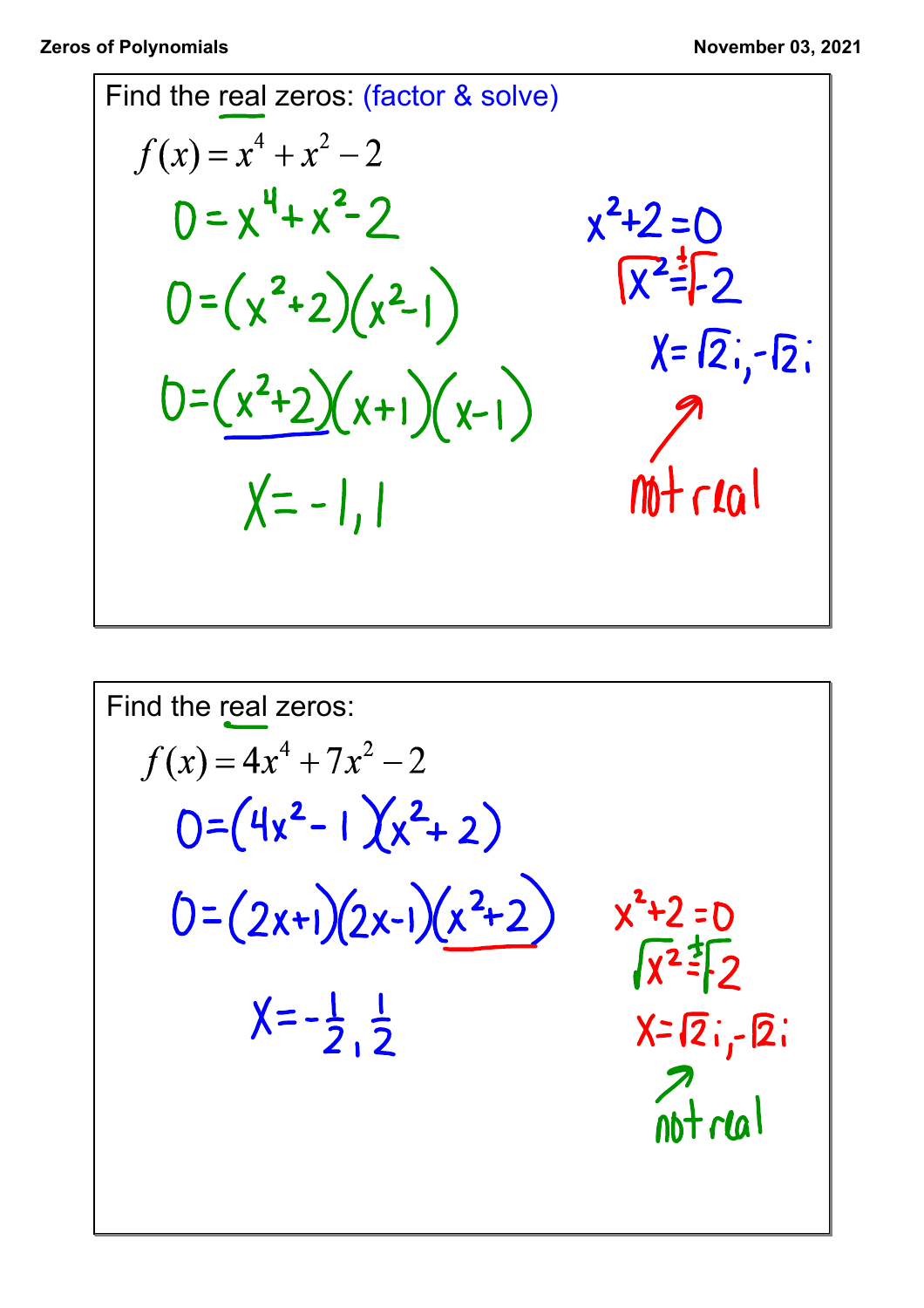

List the potential rational zeros. (p's & q's)  
\n
$$
f(x) = 3x^3 - x^2 - 15x + 5
$$
\n
$$
\overrightarrow{p} : \pm 1, \pm 5
$$
\n
$$
\overrightarrow{q} : \pm 1, \pm 3
$$
\n
$$
\overrightarrow{p} : \pm 1, \pm \frac{1}{3}, \pm 5, \pm \frac{5}{3}
$$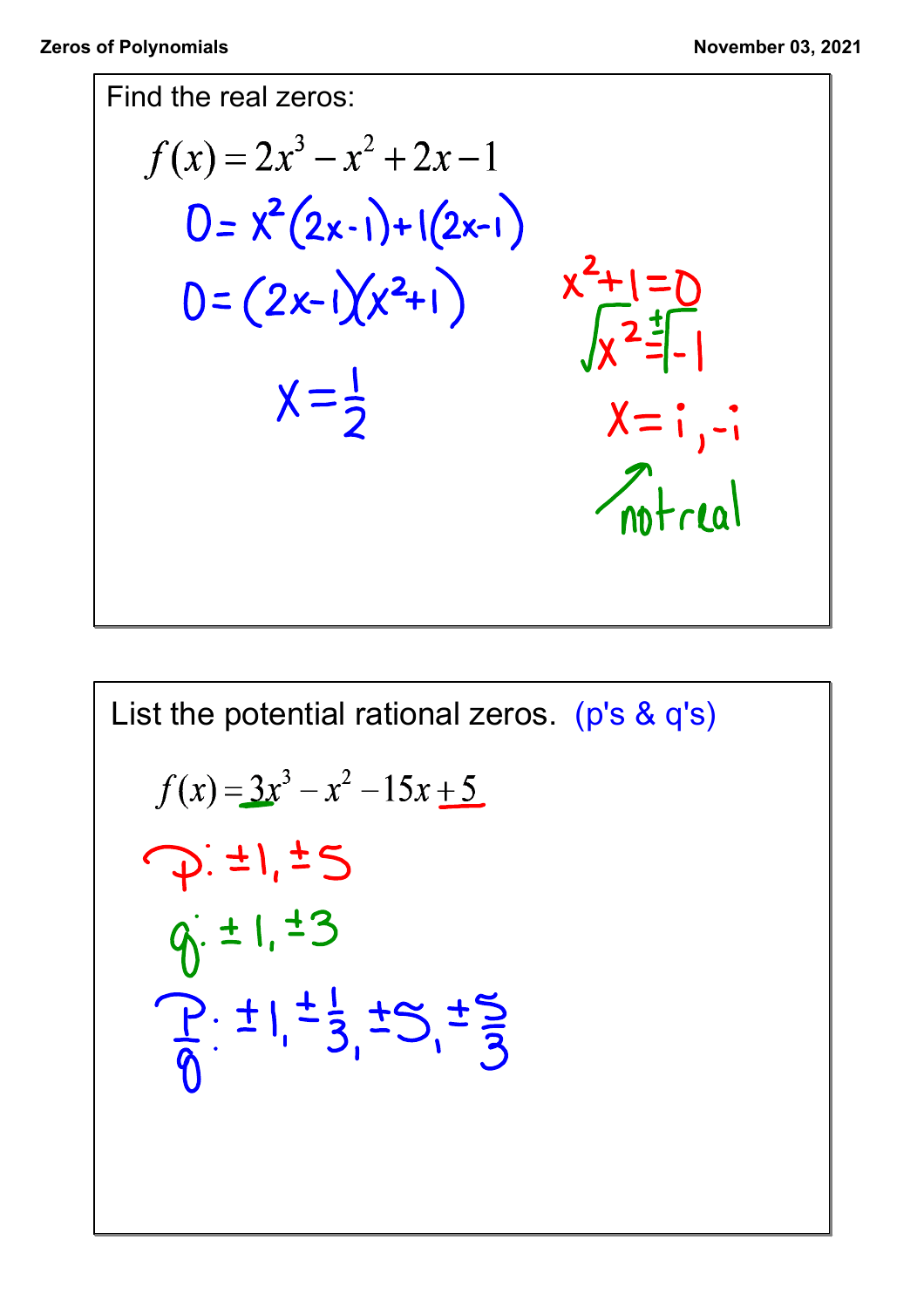